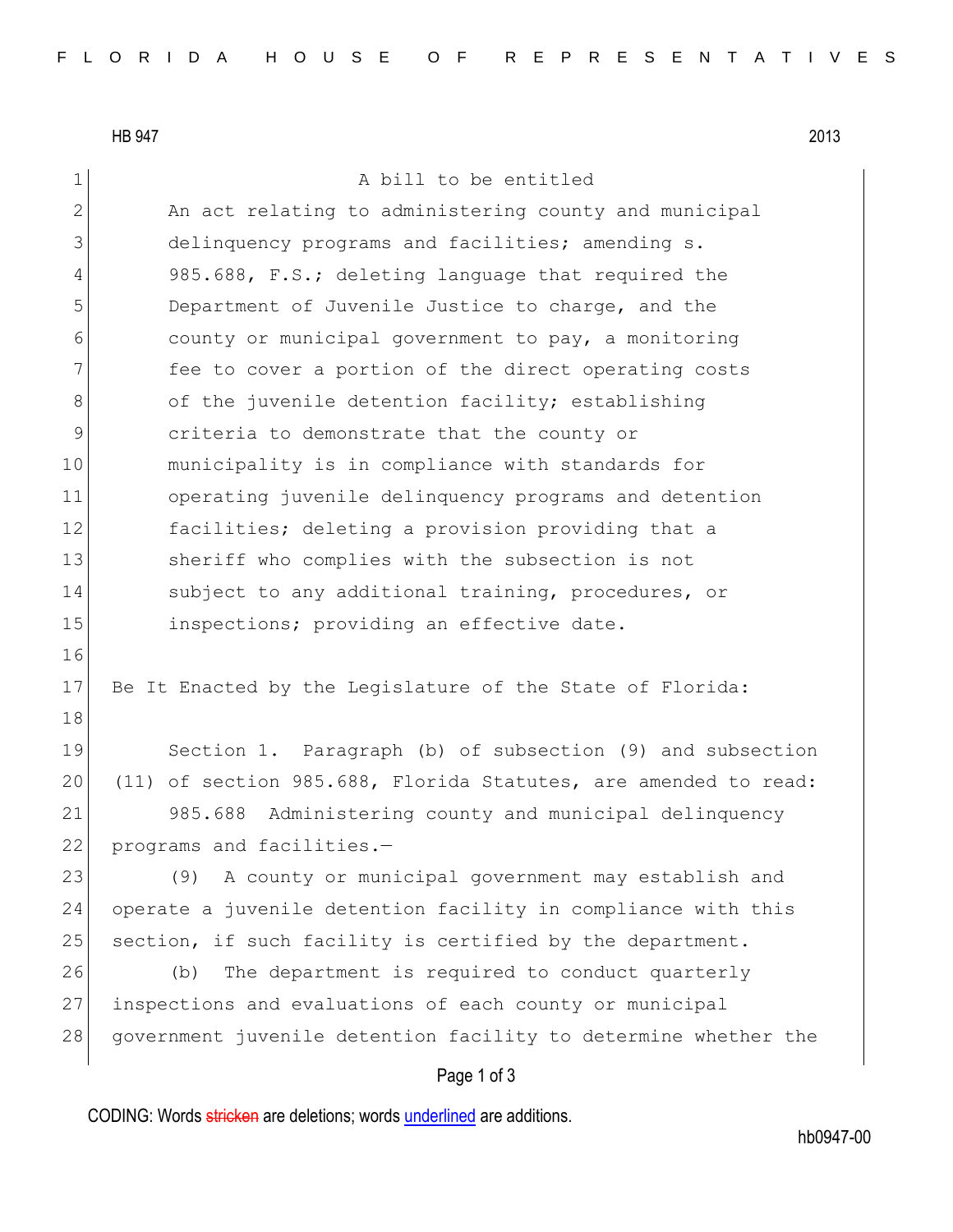## HB 947 2013

29 facility complies with the department's rules for continued 30 operation. The department shall charge, and the county or 31 municipal government shall pay, a monitoring fee equal to 0.5 32 percent of the direct operating costs of the program. The 33 operation of a facility that which fails to pass the 34 department's quarterly inspection and evaluation due to  $a_{\tau}$  if 35 the deficiency that causing the failure is material shall, must 36 be terminated if the such deficiency is not corrected by the 37 next quarterly inspection.

38 (11)(a) Notwithstanding the provisions of this section, a 39 county is in compliance with this section if:

40 1. The county provides the full cost for preadjudication 41 detention for juveniles;

42 2. The county authorizes the county sheriff, any other 43 county jail operator, or a contracted provider located inside or 44 outside the county to provide preadjudication detention care for 45 juveniles;

46 3. The county sheriff or other county jail operator is 47 accredited by the Florida Corrections Accreditation Commission 48 or American Correctional Association; and

49 4. The facility is inspected annually and meets the 50 Florida Model Jail Standards;-

51 5. The county or municipal program prohibits program 52 personnel from carrying chemical and electric restraints on 53 their person while in the presence of children. If a facility 54 has chemical and electric restraints on site, the restraints 55 shall be locked away from direct-care staff, they may be used 56 only in exigent circumstances, such as a riot, they may be used

## Page 2 of 3

CODING: Words stricken are deletions; words underlined are additions.